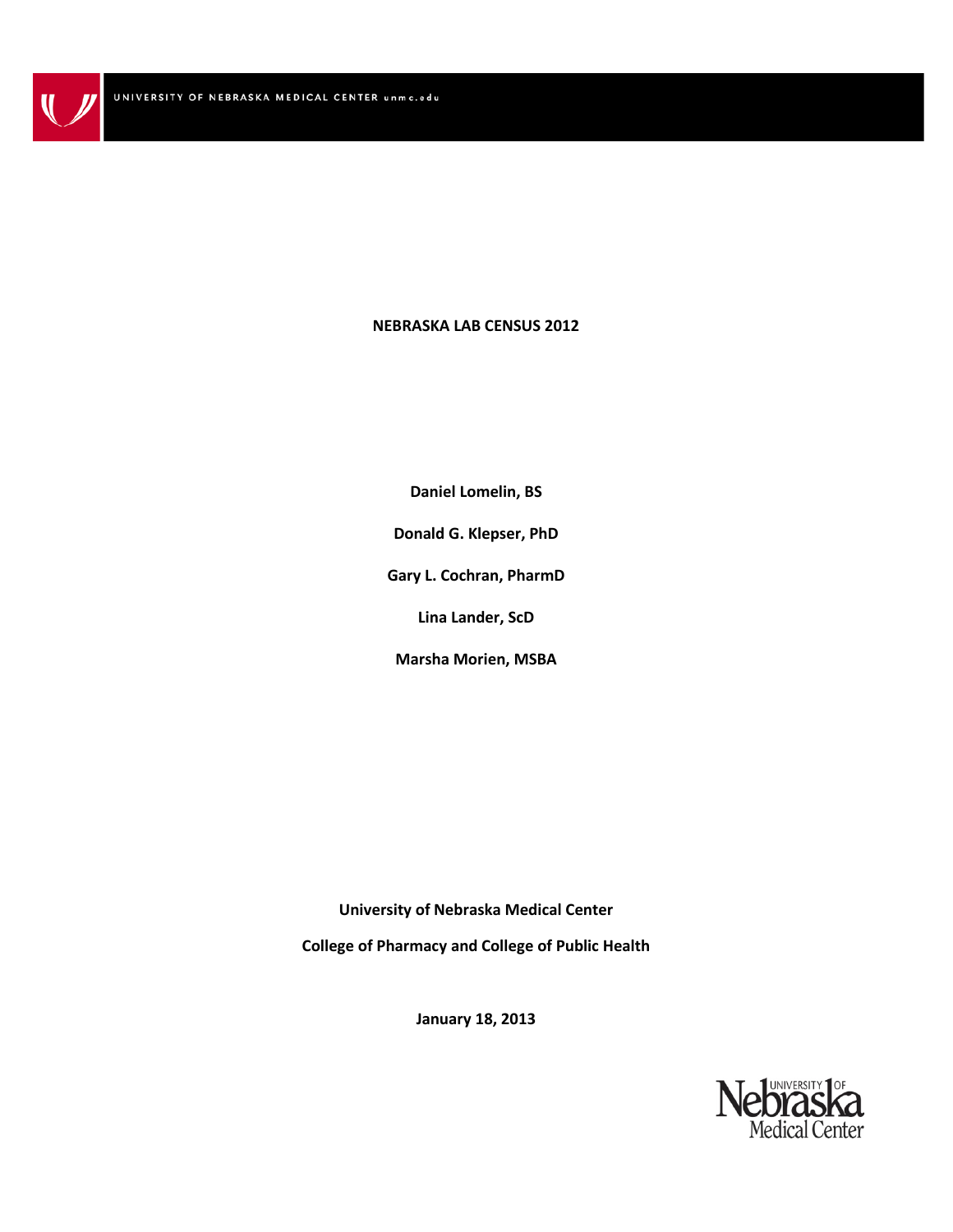As part of the ongoing evaluation by to the Office of the National Coordinator (ONC), all State Health Information Exchanges are required to conduct a census of hospital and independent laboratories within their respective states. The primary objective of the report was to determine the number of labs sending electronic results to ambulatory providers outside of their organization in a structured format in 2012. In addition, the ONC required each lab to report whether they comply with the Logical Observation Identifiers Names and Codes (LOINC) standards.

Telephone survey of all laboratories in Nebraska was conducted by a single trained caller and a script adapted from the NORC survey. Labs which had reported not sending results to ambulatory providers electronically in a structured format, or which had not completed an interview during the last census, were contacted to determine the number of new users.

*Summation of Key findings between 2011 and 2012:*

• **Labs sending results to ambulatory providers outside of their organization electronically in a structured format**

|                  | 2011          | 2012          | % Change |
|------------------|---------------|---------------|----------|
| Hospital Labs    | 17/93 (18.3%) | 35/93 (37.6%) | $+19.3%$ |
| Independent Labs | 25/37 (67.6%) | 26/37 (70.3%) | $+2.7%$  |

• **Labs following LOINC standards for test results sent to ambulatory providers outside of their organization**

|                  | 2011          | 2012          | % Change |
|------------------|---------------|---------------|----------|
| Hospital Labs    | 13/93 (13.9%) | 25/93 (26.9%) | $+13.0%$ |
| Independent Labs | 3/37(8.1%)    | 3/37(8.1%)    | 0%       |

*\*\*Total lab denominators of 93 hospital labs and 37 independent labs were utilized from those identified as unique, operating laboratories from the CMS OSCAR system during the first census*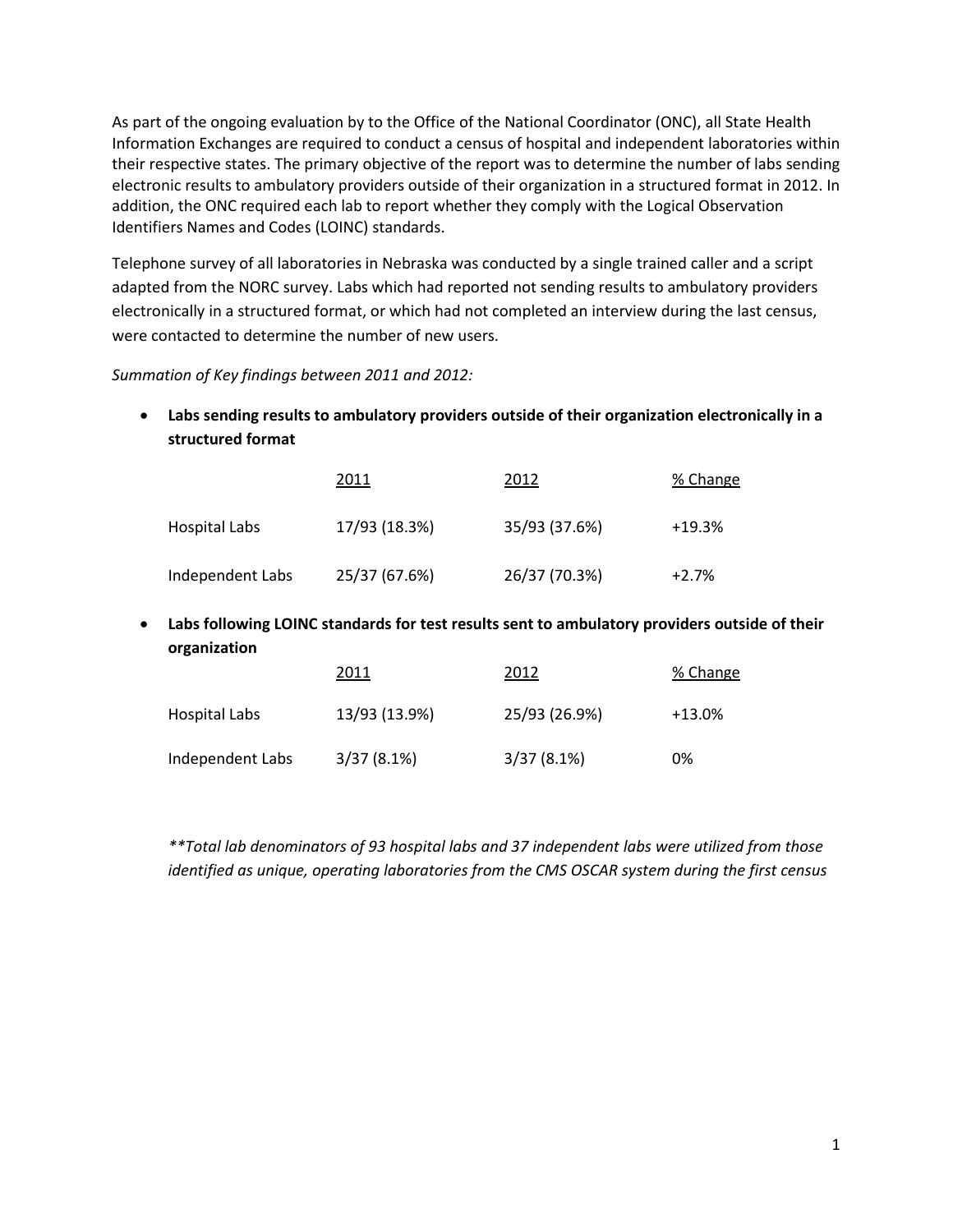*The results were as follows:*

75 Hospital labs were identified from the results of the 2011 survey as non-users:

7 Labs were unable to be contacted, of which:

2 were wrong numbers

5 calls were never answered

68 Unique, operating, hospital laboratories were contacted

1 Lab (1.5%) refused to participate

7 Labs (10.3%) stated they were too busy

5 Labs (7.4%) reached answering machines

55 Labs (80.9%) completed the survey

#### *Of the 55 completed surveys:*

**Labs sending results to ambulatory providers outside of their organization electronically in a structured format in calendar year 2012:**

Yes – 18 (32.7%)

No – 36 (65.5%)

Did not know  $-1$  (1.8%)

**Labs following LOINC standards for test results sent to ambulatory providers outside of their organization in calendar year 2012**

Yes - 12 (21.8%)

No - 18 (32.7%)

Did not know – 25 (45.5%)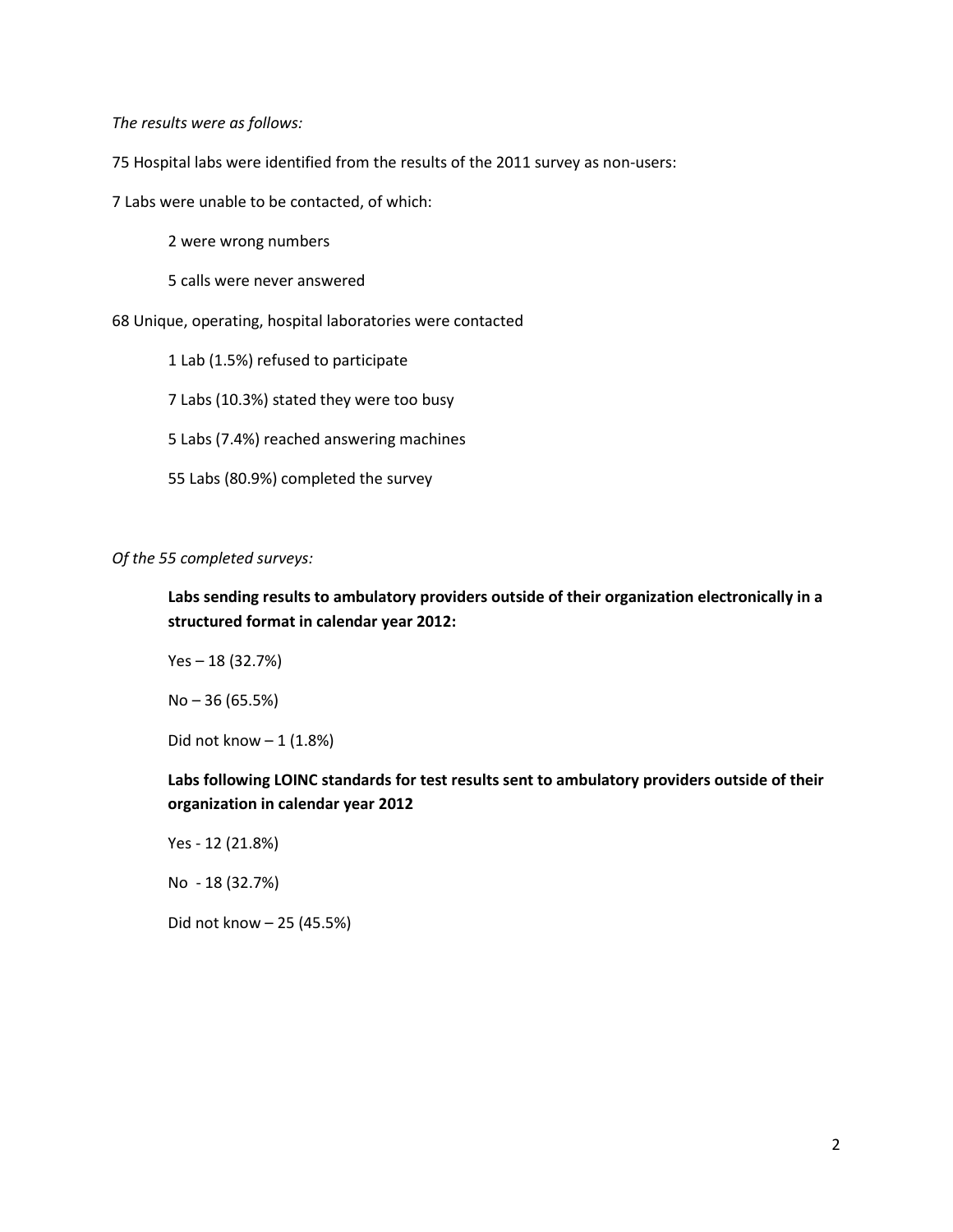*Of the laboratories submitting structured electronic results, 6 out of 18 (33.3%) followed the LOINC standards on at least some of the results sent during 2012.*

# **Of those submitting structured electronic results (n = 18), the proportion of results being sent to EHRs and web portals were:**

|             | EHR       | Web Portal |
|-------------|-----------|------------|
| 0%          | $0(0\%)$  | 7 (38.9%)  |
| 1-24%       | 1(5.6%)   | $0(0\%)$   |
| 25-49%      | $0(0\%)$  | 2(11.1%)   |
| 50-74%      | 2(11.1%)  | $0(0\%)$   |
| 75-99%      | 7 (38.9%) | $0(0\%)$   |
| 100%        | 7 (38.9%) | 2(11.1%)   |
| Do not know | 1(5.6%)   | 7 (38.9%)  |

## *Hospital Laboratories Stratified by billable test volume:*

| <b>Billable Tests</b> | Labs           |        | Sending Results Electronically in a Structured Format |
|-----------------------|----------------|--------|-------------------------------------------------------|
| $<$ 100,000           | 45             |        | 12/45 (26.7%)                                         |
| 100,000-499,999       | 7              |        | 5/7(71%)                                              |
| 500,000-999,999       | 1              |        | 1/1(100%)                                             |
| Do not know           | 2              |        | 0/2(0%)                                               |
|                       | Total: 55 labs | Total: | 18 labs                                               |

Out of the 55 responders, 3 (5.5%) reported using the LRI guide, 14 (25.5%) reported not using the LRI guide, and 38 (69.1%) did not know.

1 of 3 labs (33.33%) that indicated they had implemented the LRI guide, were also sending lab results electronically in a structured format. Four out of 14 labs (28.6%) that indicated they *did not* use the LRI guide also were sending lab results electronically in a structured format. Also, 13 out of 38 labs (34.2%) which *did not know* whether they used the LRI guide, also sent lab results electronically in a structured format.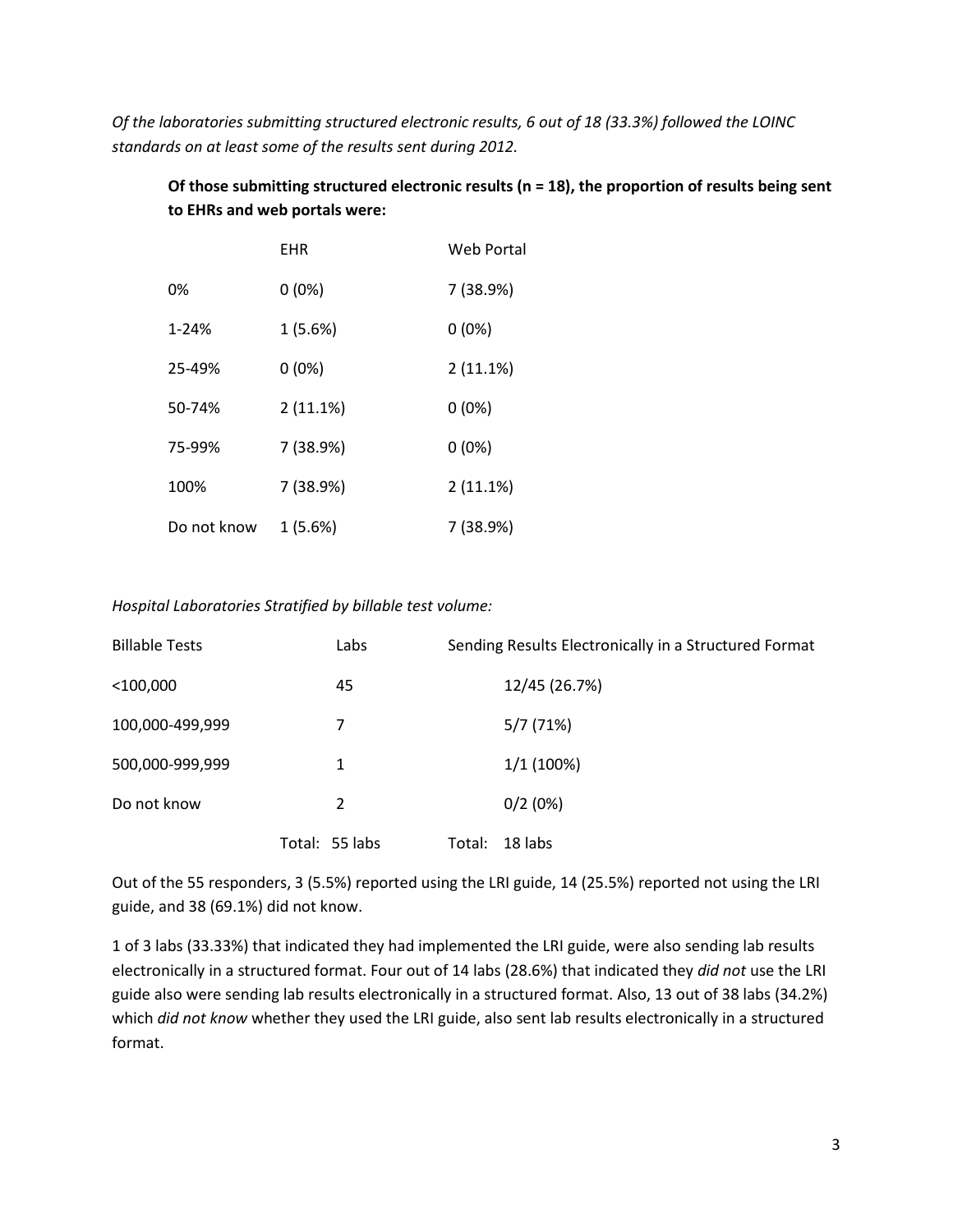Of hospital labs that completed the census 11 out of 55 (20.0%) reported following Health Level 7 (HL7) message standards; only 1 lab (1.8%) identified the version as HL7 2.5.1, the remaining 10 labs were unaware of the HL7 version used. Six of the 11 (54.6%) labs using HL7 message standards also transmitted lab results electronically in a structured format.

## *Results of Independent laboratories:*

8 Independent laboratories were identified from the results of the 2011 survey as being non-users:

8 Independent laboratories were contacted:

2 Labs (25%) did not respond to repeated contacts

6 Labs (75%) completed the survey

*Of the 6 completed responses:*

**Labs sending results to ambulatory providers outside of their organization electronically in a structured format in calendar year 2012:**

Yes - 1 (16.7%)\*

No - 5 (83.3%)

Did not know - 0 (0%)

\*This lab reported "yes", but also specified they did not sent labs outside of their own medical system; it should probably be excluded from the numerator and denominator in the future.

**Of those that completed the survey (n=6), the proportion of results being sent to EHRs and web portals were:**

|             | EHR         | <b>Web Portal</b> |
|-------------|-------------|-------------------|
| 0%          | 5 (83.3%)   | 6 (100%)          |
| $1 - 24%$   | $0(0\%)$    | $0(0\%)$          |
| 25-49%      | $0(0\%)$    | $0(0\%)$          |
| 50-74%      | $0(0\%)$    | $0(0\%)$          |
| 75-99%      | $0(0\%)$    | $0(0\%)$          |
| 100%        | $1(16.7%)*$ | $0(0\%)$          |
| Do not know | $0(0\%)$    | $0(0\%)$          |

\*The same lab reported sending lab results electronically